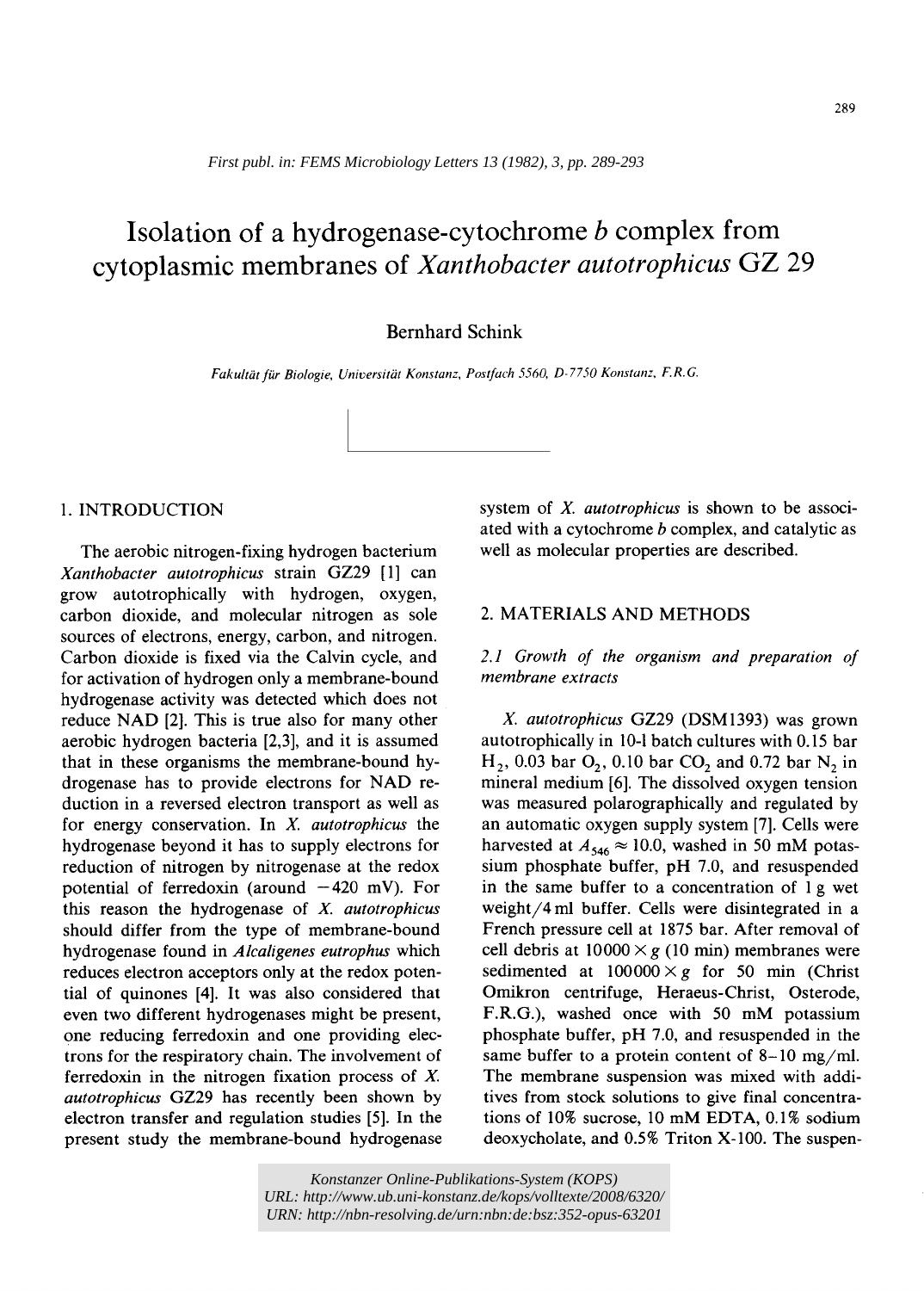sion was stirred at room temperature for 2 h and centrifuged at  $100000 \times g$ . The supernatant was stored overnight under air at 4°C.

## *2.2. Fractionation of the membrane extract*

Ammonium sulfate was added to the membrane extract at 0°C to give a 25% saturated solution. After adding a thin layer of light petroleum the suspension was centrifuged for 20 min at  $4000 \times g$ in a swing-vessel centrifuge. The lower aqueous phase was subjected to further fractionation and hydrogenase was precipitated between 35 and 55% ammonium sulfate saturation. The precipitate was dissolved in 50 mM potassium phosphate buffer, pH 7.0, and dialysed overnight at 4°C against the same buffer. During a second ammonium sulfate fractionation most of the hydrogenase was precipitated between 40 and 55% saturation.

This precipitate was dissolved in 20 mM Tris-HC1 buffer, pH 8.0, containing 0.2% Genapol X-080, and, after dialysis, applied to a  $2.5 \times 45$  cm diethylaminoethyl cellulose (Whatman, DE 52) column preequilibrated with the same buffer. The protein was eluted by a linear potassium chloride gradient (400 ml,  $0.1-0.4$  M) at a flow rate of about 25 ml/h. Fractions 85 and 90 were pooled separately, and the rest of the hydrogenase peak (fractions 82-95) was separated from detergent by stepwise precipitations with ammonium sulfate to 30% and to 60% saturation.

#### *2.3. Biochemical methods*

Hydrogenase was assayed either spectrophotometrically with methylene blue as electron acceptor [4] or, as also with other electron acceptors, manometrically [8]. Electrophoretic analysis of enzyme purity was performed in  $0.5 \times 10$  cm glass tubes with gels containing 5, 7.5, or 10% acrylamide, at pH 8.9 [9]. Protein bands were stained with Coomassie brilliant blue G 250. Activity bands of hydrogenase on the gel slabs were identified according to [10] without addition of NAD. Sodium dodecyl sulfate electrophoresis was performed after [11]. Molecular weight was determined by gel filtration on a Sephadex G-200 column [12] and also by sucrose gradient centrifugation [13]

both in the presence and absence of 0.2% Genapol X-080. Isoelectric focusing was carried out as recommended in the LKB manual using a 110 ml column (LKB) with ampholytes pH 3.5-10.0.

Flavin was extracted with trichloroacetic acid [10]. Absorption spectra were taken by a Zeiss DMR 21 spectrophotometer. Contents of iron and acid-labile sulfur were determined according to [14] and [15], respectively. Protein was determined by the method given in [16].

### *2.4. Chemicals*

All chemicals were of reagent grade quality. Triton X-100 was obtained from Serva, Heidelberg, F.R.G., and Genapol X-080 was a gift of Farbwerke Hoechst, Frankfurt, F.R.G.

#### 3. RESULTS

#### *3.1. Solubilization and enzyme stability*

Considerable amounts of hydrogenase activity of X. *autotrophicus* could only be solubilized by application of detergents. EDTA, KCl,  $KNO<sub>3</sub>$ , NaC1, and sucrose failed. Optimal solubilization (78% of total activity) was achieved by combined application of Triton X-100 and sodium deoxycholate in the presence of EDTA and sucrose after washing with potassium phosphate buffer containing 0.25 M sucrose and 0.15 M NaCI. These findings indicate that this hydrogenase is an integral membrane protein. The membrane suspension as well as the detergent-solubilized membrane extract were relatively stable under air (Fig. 1). Oxygen even stabilized the enzyme to a certain extent whereas storage under oxygen-free hydrogen enhanced enzyme activity nearly fourfold. During spectrophotometric measurement of enzyme activity always a lag phase was observed which could be shortened by addition of glucose and glucose oxidase as an oxygen trap [4]. Inhibition of the enzyme reaction by oxygen was, therefore, reversible. Reducing agents (mercaptoethanol, dithioerythritol) inactivated the enzyme rapidly.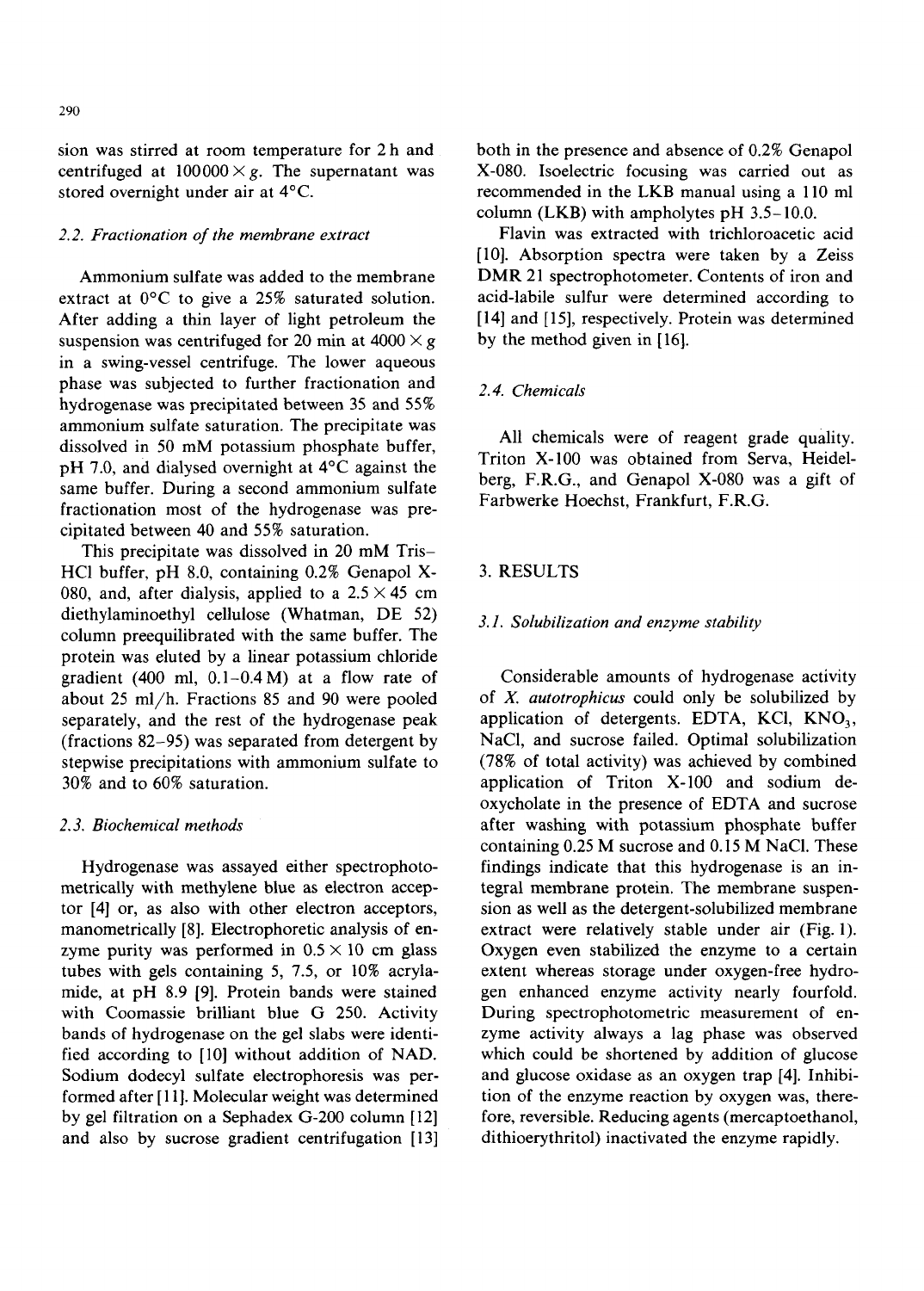

Fig. I. Stability of solubilized membrane-bound hydrogenase of *X. autotrophicus GZ* 29. The enzyme solution (about 2 mg protein/ml in 50 mM phosphate buffer, pH 7.0) was stored at  $4^{\circ}$ C under air (O) under oxygen-free nitrogen ( $\triangle$ ) or under oxygen-free hydrogen (0), and activity was assayed spectrophotometrically.

#### *3.2. Purification and molecular properties*

The hydrogenase solution could be separated from lipids and detergents without any loss of activity by raising the ionic strength with ammonium sulfate. During the second ammonium sulfate fractionation a cytochrome-containing enzyme fraction was obtained. Electrophoretic as well as gel filtration and sedimentation analysis of this fraction revealed that the enzyme in the detergent-free state tended to form aggregates with itself and with at least one additional protein. The smallest complex active in methylene blue reduction was found to have an  $M_r$  of 100000 to 120000. Aggregates were found in discrete steps up to an  $M_r$  of 820000. These aggregates could be dissolved by addition of detergent. In the presence of 0.2% Genapol X-080 as well as in the crude membrane extract containing Triton X-100 and deoxycholate only one hydrogenase activity band could be identified. For further purification on DEAE cellulose the buffer was mixed with 0.2% Genapol X-080, a neutral Triton-like detergent (polyethyleneglycol isotridecanolether) not absorbing in ultraviolet light. During chromatography one hydrogenase activity peak appeared which was not totally identical with the accompanying protein peak (Fig. 2).



Fig. 2. Elution profile of *3(. autotrophicus* hydrogenase on a diethylaminoethyl cellulose column in the presence of 0.2% genapol X-080. Fractions of 2 ml vol. were collected and assayed for protein content ( $A_{280}$ , ...) and hydrogenase activity  $(O \rightarrow O)$ . Arrows: Fractions 85 and 90.

Samples typical of either side of the protein peak, one more and one less active in methylene blue reduction (fractions 85 and 90), were analysed electrophoretically and spectrophotometrically. Both turned out to be electrophoretically homogeneous and to have the same subunit composition, one subunit with an  $M_r$  of 72000 and one of 37000 in a 1:1 ratio. Both contained a b-type cytochrome; the more active fraction 85 in a 1 : 1 ratio and the fraction 90 only in a 0.55:1 ratio per enzyme molecule as calculated from an extinction coefficient of 20.0 cm<sup>2</sup>/ $\mu$ mol of the wavelength pair 562 and 575 nm (Fig. 3). The ratio of relative methylene blue reducing activities of both enzyme preparations (1:0.6) corresponded to this component ratio. Similar elution patterns were found in six different chromatograms run with varying detergent or ion concentrations. In any case, the correlation between cytochrome content and methylene blue-reducing hydrogenase activity was the same. Benzyl viologen-reducing hydrogenase activity was independent of cytochrome content; however, a hydrogenase fraction totally free of cytochrome was not obtained. During the total purification procedure, the specific hydrogenase activity was raised from 4.2  $U/mg$  protein in the membrane fraction to 43.5 U/mg protein in the pooled fractions 82-95 with a yield of 28.3%.

Isoelectric focusing revealed the isoelectric point at pH 5.5. The enzyme preparation contained 11.6  $\pm$  0.3 mol iron and 10.0  $\pm$  0.2 mol acid-labile sulfur per mol enzyme, as calculated from an  $M_r$  of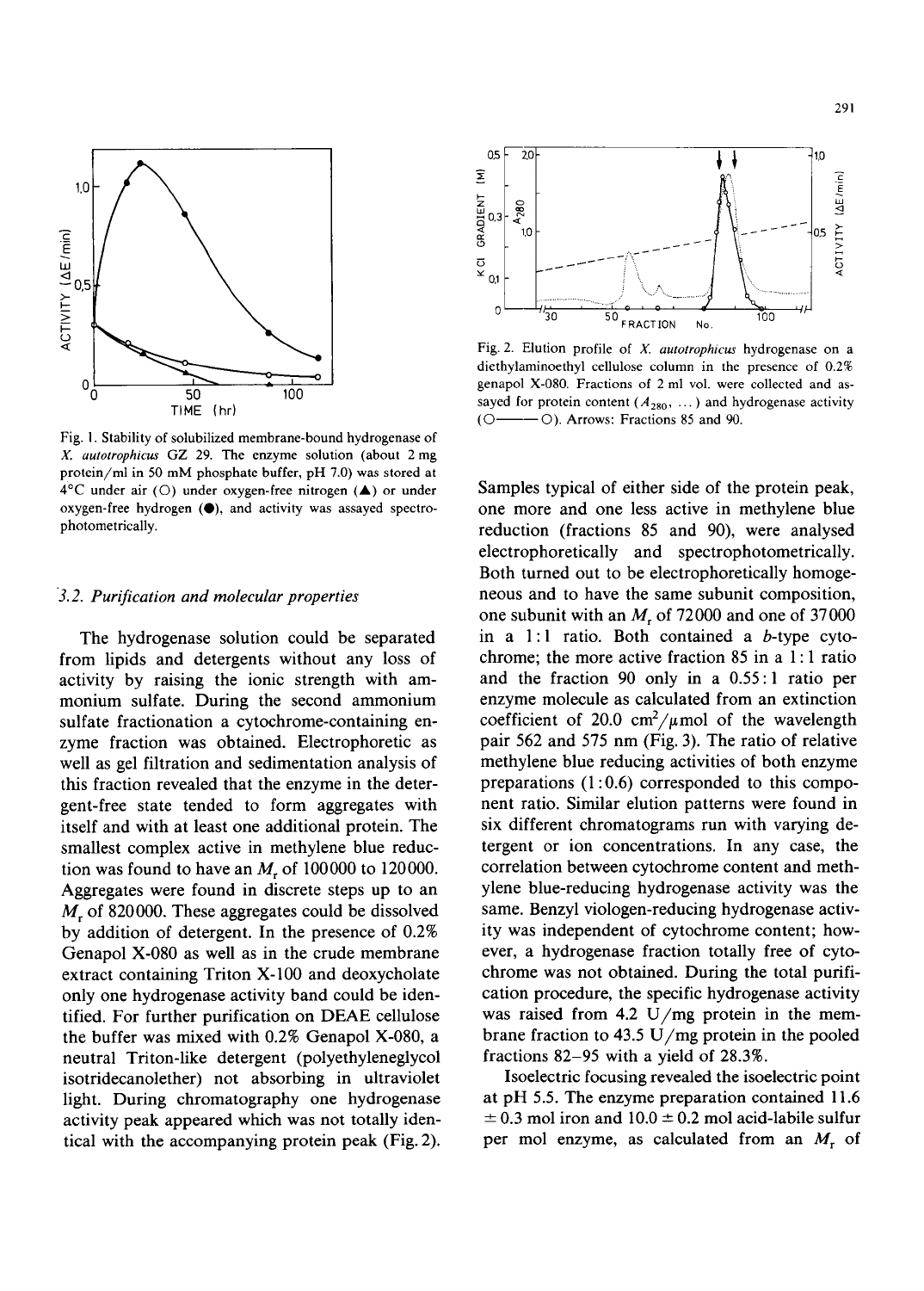

Fig. 3. Absorption spectra of two hydrogenase fractions from the ion exchange chromatogram shown in Fig. 2. Absorption was measured in a Zeiss DMR 21 spectrophotometer against phosphate buffer.  $(- - -)$  fraction 90, air-oxidized;  $(\frac{1}{\sqrt{1-\frac{1}{\sqrt{1-\frac{1}{\sqrt{1-\frac{1}{\sqrt{1-\frac{1}{\sqrt{1-\frac{1}{\sqrt{1-\frac{1}{\sqrt{1-\frac{1}{\sqrt{1-\frac{1}{\sqrt{1-\frac{1}{\sqrt{1-\frac{1}{\sqrt{1-\frac{1}{\sqrt{1-\frac{1}{\sqrt{1-\frac{1}{\sqrt{1-\frac{1}{\sqrt{1-\frac{1}{\sqrt{1-\frac{1}{\sqrt{1-\frac{1}{\sqrt{1-\frac{1}{\sqrt{1-\frac{1}{\sqrt{1-\frac{1}{\sqrt{1-\frac{1}{\sqrt{1-\frac{1}{\sqrt{1-\frac{1}{\sqrt{1-\frac{1$ dithionite-reduced.

110000. No flavins could be detected by optical spectroscopy of trichloroacetic acid extracts.

#### *3.3. Catalytic properties*

The detergent-free enzyme preparation reduced only few electron acceptors including methylene blue (set 100%), menadione (46%), phenazine methosuJfate (35%), potassium hexacyanoferrate (9%), benzyl viologen (12%) and methyl viologen (3%). No reaction was found with dichlorophenol indophenol, flavinmononucleotide, FAD, NAD, ubiquinone  $Q_6$ , or cytochrome c (horse heart). Addition of lecithin or Triton X-100 to the reaction mixture had no remarkable effect on the measurable activities. No effects were found either with addition of  $FeCl<sub>3</sub>$ , brenzcatechin disulfonic acid (Tiron),  $1.10$ -phenanthrolin, MgCl<sub>2</sub>, or EDTA, in the range of 1-10 mM.

Optimal methylene blue reduction was found in 50 mM potassium phosphate buffer at pH 7.0-7.5 and at 57°C. The activity was the same in 50 mM Tris-HC1 buffer, and about 10% less in 50 mM triethanolamine-HC1 buffer.

#### 4. DISCUSSION

The membrane-bound hydrogenase of *X. autotrophicus* GZ29 differed from the membrane-bound hydrogenase of both *A. eutrophus* H16 [4] and *Pseudomonas pseudoflava* GA3 [17] with respect to molecular weight, subunit composition, isoelectric point, iron and sulfur content, and the tendency to form aggregates by lipophilic interactions. In immunological comparisons among hydrogenoxidizing bacteria the hydrogenase of *X. autotrophicus* GZ29 proved to be related to the hydrogenase of some *Pseudomonas* and *Alcaligenes*  species including those mentioned above but not to any other X. *autotrophicus* strains or heterotrophic nitrogen-fixing bacteria [18]. The membrane-bound hydrogenase of *Paracoccus denitrificans* did not show any relationship to all of these hydrogenases but tended to form lipophilic aggregates during the purification procedure just as did the X. *autotrophicus* enzyme [19]. In contrast to the hydrogenase of *A. eutrophus,* the enzymes of P. *pseudoflava, P. denitrificans,* and *X. autotrophicus*  are able to reduce benzyl viologen. This capability may be of physiological importance for *X. autotrophicus* since the redox potential of benzyl viologen is comparable to that of ferredoxins and an electron transfer from hydrogen via ferredoxin to nitrogenase during autotrophic nitrogen fixation must be assumed. However, no direct reduction of X. *autotrophicus* ferredoxin by the membrane-bound hydrogenase could so far be demonstrated [5]. It cannot be excluded yet that there might be a further hydrogenase enzyme present in this organism which is able to reduce ferredoxin: however, in crude membrane extracts in the presence of detergents only one hydrogenase activity band could be identified and no second hydrogenase enzyme was detected during metronidazole assays [5].

Another property of physiological interest is the association of the *X. autotrophicus* hydrogenase with a b-type cytochrome which was identified by absorption maxima in its reduced form [20,21]. Electron transfer from hydrogenase to cytochrome b either directly or via an intermediate quinone has been demonstrated with *P. denitrificans* [22,23], *Escherichia coli* [24] and with Cyanobacteria [25].